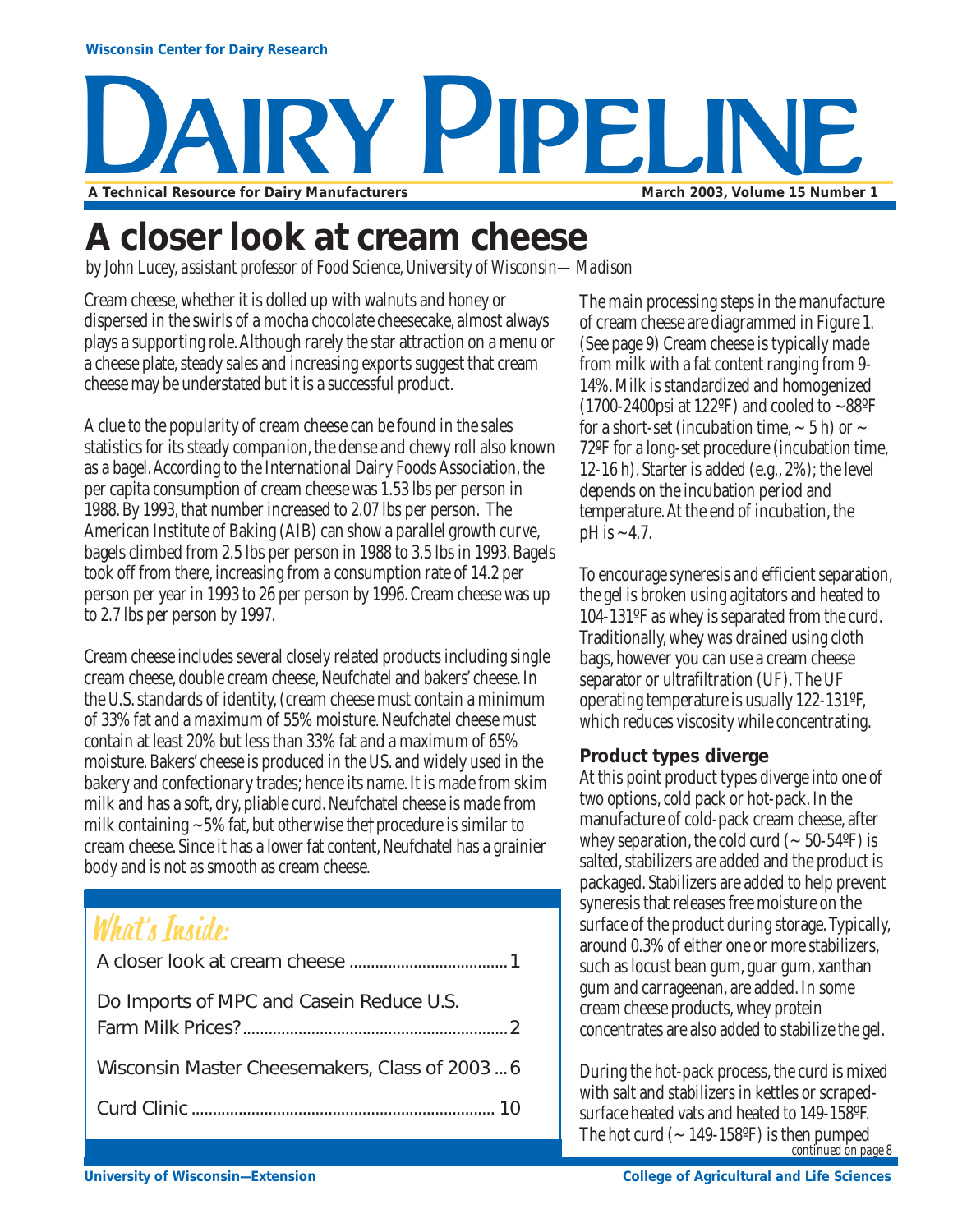*This is an edited version of Dr. Jesse's original document, which is located under publications on the following website: http://www.aae.wisc.edu/future/ Also, check out A Primer on Milk Proteins in the September 2002 Dairy Pipeline for a review of milk proteins: http://www.cdr.wisc.edu/*

### **Do Imports of MPC and Casein Reduce U.S. Farm Milk Prices?**

*by Ed Jesse, Professor and Extension Dairy Marketing Specialist, Department of Agricultural and Applied Economics, University of Wisconsin-Madison/Extension.*

Imported milk protein has, once again, become a hot button in the U.S. dairy industry. The current controversy concerns milk protein concentrate (MPC) a relatively new form of concentrated dairy-based protein. Technically, MPC is made by ultrafiltration of skim milk, which removes water and some lactose and minerals, making it a desirable protein for standardizing cheese milk.

Under the 1994 World Trade Organization (WTO) agreement, imports of casein enter the U.S. duty-free. MPC and caseinates and other casein derivatives are subject to a U.S. tariff of only 0.17 cents (\$0.0017) per pound. This very favorable customs treatment of MPC and other milk proteins has led to a sharp rise in imports since1994. MPC showed the largest rate of growth, increasing from just over 10,000 metric tons in 1995 to almost 65,000 metric tons in 2000. Imports of MPC in 2002 totaled about 41,000 metric tons after falling to 35,000 metric tons in 2001. About 60 percent of 2002 MPC imports came from New Zealand.

A popular question in dairy circles is, "What is the effect of milk protein imports on producer milk prices?" There is no shortage of answers, ranging from "absolutely no impact" to "utter devastation." Those holding the former view argue that, at worst, imported milk proteins displace a small amount of nonfat dry milk; an amount much smaller than government purchases. So, if there are any spillover costs, they are being borne by taxpayers, not by dairy farmers.

People who believe milk proteins have a large negative effect on U.S. milk prices argue that nonfat dry milk displacement exceeds government purchases, and that excess cheese supplies augmented by MPC and other milk proteins have depressed the cheese market. Those favoring import restrictions also claim that recent reductions

**Figure 1. MPC Imports and Commercial Disappearance of Nonfat Dry Milk**

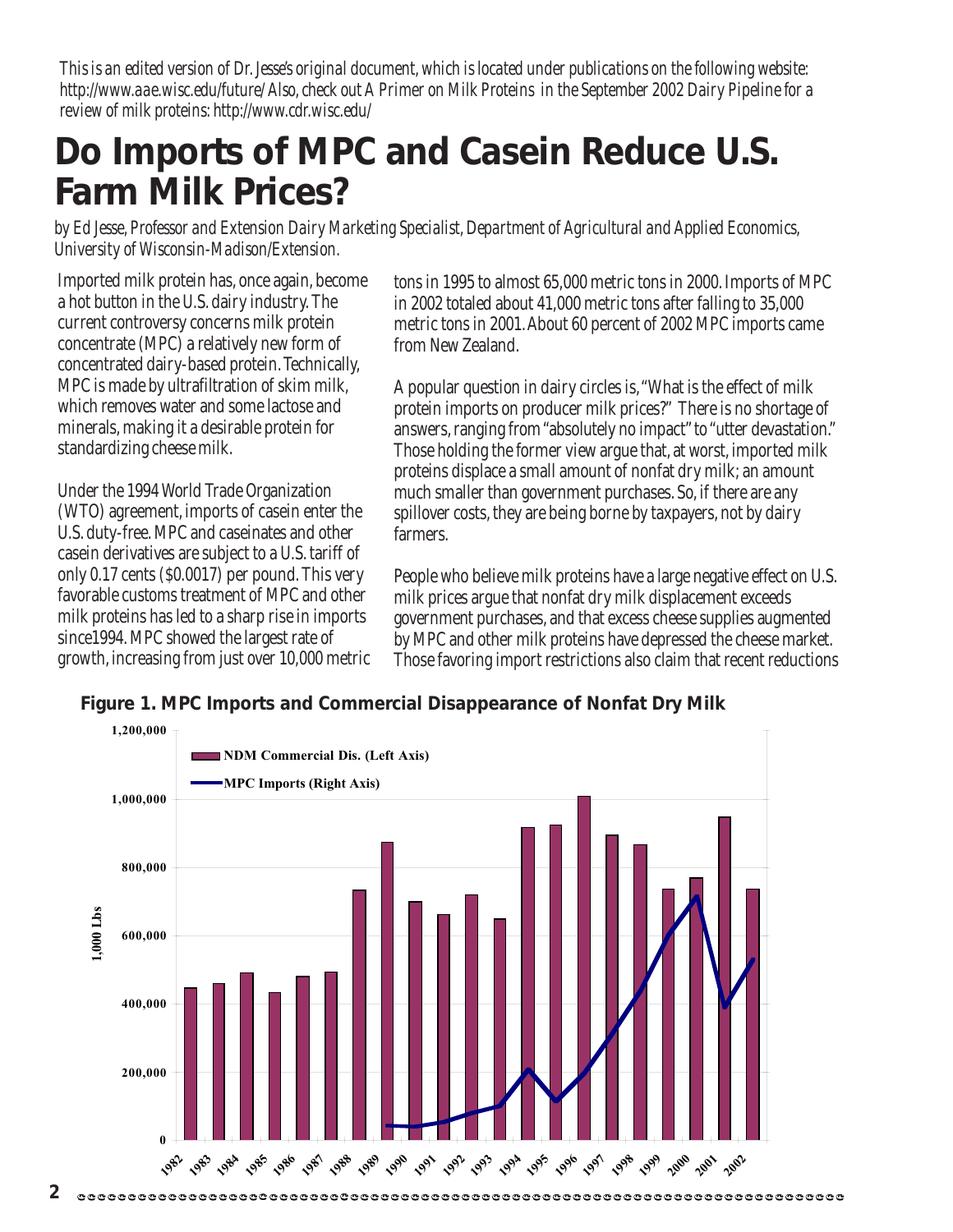in the government purchase price for nonfat dry milk, which lowered the federal market order prices for certain classes of milk, were attributable to large displacement of domestic nonfat dry milk by imported milk proteins. Some go further in arguing that imported milk proteins are poorquality products produced under unsanitary conditions, turning off consumers and reducing overall dairy demand in the U.S.



**Figure 2. Imputed Nonfat Dry Milk Displacement by MPC, 1997-2002**

The correct answer lies somewhere between these extremes. Unfortunately, deriving a precise answer is impossible because we don't have hard information on how imported milk proteins are used. For example, we don't know how much imported milk protein is used in industrial products versus food products for which protein in the form of nonfat dry milk might substitute. And, we don't know how much more cheese is being made than would be if it weren't for imported MPC. We don't know how well nonfat dry milk substitutes for MPC and casein in various applications, so we don't know how much of a price premium for imported milk proteins might be sustainable if tariffs were applied.

The best we can do under the circumstances is provide some general guides. To begin with, it is reasonable to assume that the principal effect of imported concentrated milk proteins is to displace usage of nonfat dry milk, the major domestic source of milk protein. Further, it is clear that MPC and Casein-MPC, among the various forms of imported milk proteins, substitute reasonably well for and therefore displace domestically produced nonfat dry milk. Figure 1 provides persuasive evidence of that displacement.

Note that nonfat dry milk use increased fairly steadily between 1982 and 1996. The annual rate of increase was about 40 million pounds per year, with the spikes generally indicating years during which the U.S. enjoyed unsubsidized exports. Commercial use steadily declined between 1997 and 1999 while MPC imports increased rapidly. When MPC and casein-MPC imports fell 45 percent in 2001, commercial use of nonfat dry milk rose 23 percent to pick up the slack.

How much nonfat dry milk has been displaced by increasing imports of MCP and other milk proteins? One way to answer this is to assume that the observed trend in nonfat dry milk use between 1982 and 1996 would have continued if these increases had not occurred. A continuation of trend growth in the use of nonfat dry milk implies that nonfat dry milk would be the primary ingredient for standardizing an increasing supply of cheese milk. (Or alternatively, that condensed skim milk equivalent in volume to nonfat dry milk was used for standardization and correspondingly reduced production of nonfat dry milk.) Further, it implies that nonfat dry milk would be used instead of imported milk proteins to make products within the growing markets for dietary supplements and energy/sports drinks and foods. The validity of both assumptions is questionable—it is possible that because of the greater functionality of imported specialized MPC, it would be used even if stiff tariff-rate quotas were applied. It is also possible that nondairy proteins would be used in some food applications if imported dairy proteins were not available.

Figure 2 shows actual commercial use of nonfat dry milk from 1997 through 2002 compared with projected displacement by MPC and other imported milk proteins substituting for nonfat dry milk. Displacement is the difference between trend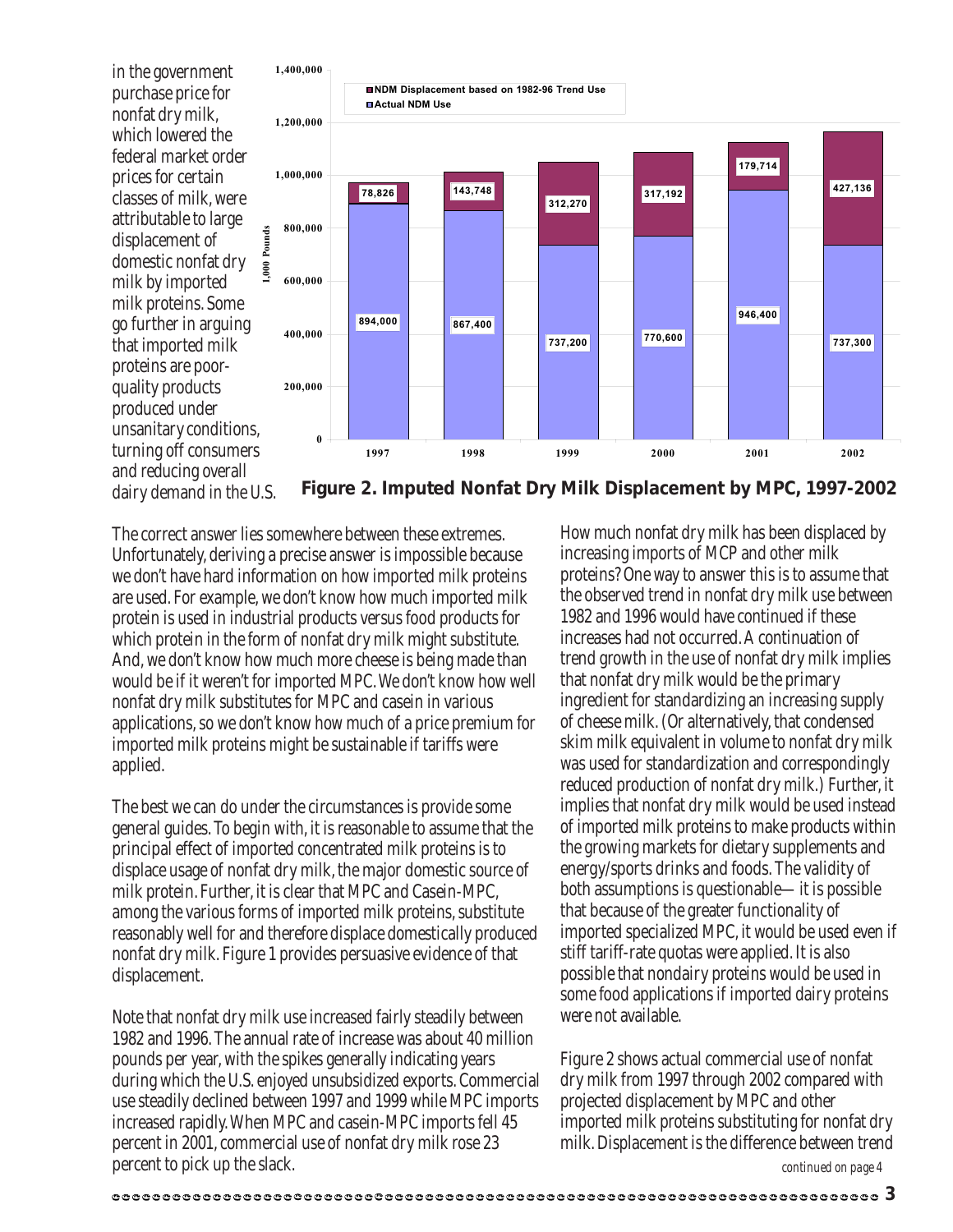use and actual use. For example, commercial use of U.S. nonfat dry milk in 1999 was 737 million pounds. Trend usage was 1.049 billion pounds. So the imputed, or ascribed, displacement of nonfat dry milk by expanded imports of milk proteins was 312 million pounds. With the exception of 2001, imputed nonfat dry milk displacement increases each year, peaking at about 430 million pounds in 2002. Note that this procedure says nothing about how much nonfat dry milk was displaced in 1996 and before. It only estimates how much nonfat dry milk use was reduced by *changes* in milk protein imports since 1996.

Figure 3 compares government purchases of nonfat dry milk under the dairy price support program to the amount of U.S.-produced nonfat dry milk that imported milk proteins may have displaced. With the exception of 2001, nonfat dry milk purchases have increased each year since 1997, with 2002 purchases estimated at over 810 million pounds. The government purchased more nonfat dry milk than was imputed, or ascribed, to MPC displacement each year. The gap between government removals and imputed displacement has grown from about 200 million pounds to nearly 400 million pounds.

The displacement estimates derived in this fashion very likely err on the high side. But even if displacement is as large as indicated, production of nonfat dry milk is expanding more rapidly than the amount that is displaced by MPC and other milk protein imports. Government nonfat dry milk purchases increased by 500 million pounds between 1997 and 2002. They still would have increased, but only by about 200 million pounds, if imports of concentrated milk proteins had remained at 1996 levels.

This raises an important question related to the effect of milk protein imports on price. Under the dairy price support program, the U.S. Secretary of Agriculture reduced the purchase price for nonfat dry milk and raised the butter purchase price twice in the last two years. These relative price changes are called butterpowder "tilts." The question is, "What if government purchases of nonfat dry milk had been smaller? What if they were decreased by the amount displaced by imported milk proteins? Would USDA have implemented the butter-powder tilts in 2001 and 2002?"

There is no question that the two tilts reduced average farm milk prices. Federal orders were amended in January 2000 to adopt a new Class I price "mover." The mover is the higher of an advanced formula price for Class III skim milk (used for cheese and whey) or Class IV skim milk (used for nonfat dry milk). Class IV skim milk prices have served as the Class I mover most of time since adoption of the "higher of " mover.

#### **Figure 3. Nonfat Dry Milk: Government purchases compared to imputed MPC**

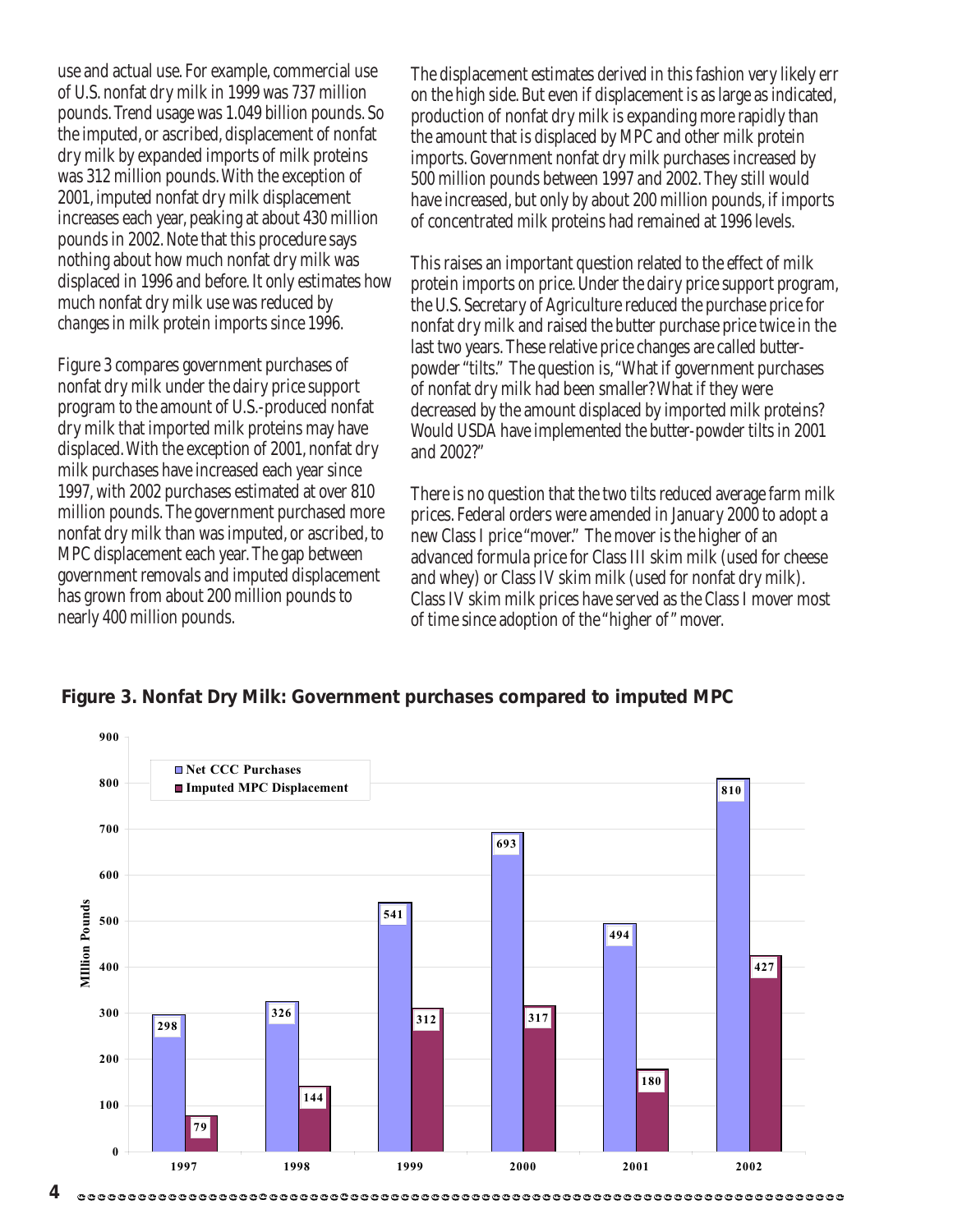The Class IV skim milk formula price varies solely with the price of nonfat dry milk, and the commercial price of nonfat dry milk is tied closely to the government purchase price. When the purchase price for nonfat dry milk was reduced by the tilts, the market price moved down almost in lock step. So whenever Class IV was the mover, the Class I price was correspondingly lower because of the lower government purchase price.

Had the tilts not occurred, the Class I price (at 3.5 percent butterfat) from July 2001 through February 2003 would have averaged an estimated \$0.66 per hundredweight higher. The tilts also affected monthly Class II and Class IV skim milk prices, which are tied exclusively to the price of nonfat dry milk. The estimated average monthly impact of the tilts on Class II and Class IV prices (at 3.5 percent butterfat) since the May 2001 tilt is about \$0.80 per hundredweight.

Using all-market average annual average producer milk utilization by class for 2001, the monthly average price reductions attributable to the tilts are estimated at about \$0.40 per hundredweight across all markets. For the Upper Midwest order, which has relatively high Class III use, the estimated average monthly price reduction is 17 cents per hundredweight. For the Florida order, with high Class I utilization, the comparable value is 66 cents.†In some markets, larger over-order premiums for Class I and Class II milk probably offset some or all of the reduction in minimum federal order prices. Consequently, the price reductions noted are larger than what actually occurred.

#### **Butter powder tilts cut farm-level milk prices**

There is a major issue regarding the economic and political wisdom of using the dairy price support program to prop Class I prices (see Jesse and Cropp). Regardless of one's position on that issue, it is clear that butter powder tilts cut farm-level milk prices. But the larger question is whether these tilts would have occurred if milk protein imports had been curtailed.

It's not possible to definitively answer that question. On one hand, the Secretary of Agriculture is bound by law to adjust butter and nonfat dry milk prices as often as twice per year in order to minimize the cost of the dairy price support program. Adhering to this legal commitment means that the Secretary would have been obligated to reduce the nonfat dry milk purchase price (and raise the butter purchase price) even if milk protein imports had remained at 1996 levels. Nonfat dry milk purchases would still have been significant and butter purchases nil.

On the other hand, legal commitments of the Secretary often seem to be interpreted in light of political pragmatism. Sufficient political pressure may have been mounted to prevent the tilts if nonfat dry milk purchases and stocks had not increased as much as they did.

How serious is the threat to U.S. dairy farmers? Imported milk protein concentrate has shown robust growth, partly in response to the absence of border protection by the U.S.—a post-WTO agreement "push" factor. The growth in MPC imports has also occurred because MPC is cheaper than domestic sources of milk protein, because it is a very functional ingredient in a rapidly growing market consisting of high-energy foods and beverages, and because it increases the efficiency of cheesemaking— "pull" factors.

#### **Making a case for comparable treatment**

 Some of these explanations behind the growth of imported MPC underlie legitimate concerns of U.S. dairy farmers. For example, it makes little sense to apply restrictive tariffs on nonfat dry milk imports and simultaneously allow unlimited imports of a reasonably close substitute, MPC, essentially dutyfree. There is a strong case to be made for comparable customs treatment of nonfat dry milk and MPC imports. At the same time, there are real questions about whether it is realistic or even possible to increase border protection in the middle of new WTO negotiations.

Other reasons reflect more of a protectionist attitude than a legitimate concern. In particular, foreign suppliers of MPC have been quick to heed the call of U.S. food manufacturers for tailored milk proteins. Primarily because of artificial price signals coming from the dairy price support program, potential U.S. suppliers of specialized milk proteins have found it more profitable to manufacture a generic substitute—nonfat dry milk—that does not meet the specifications of these manufacturers. Consequently, U.S. producers have not enjoyed the benefits of this expanding market. The same argument applies to cheese milk standardization. Besides being cheaper to purchase, MPC increases efficiency in the cheese plant. It is illogical to expect cheesemakers to voluntarily use nonfat dry milk instead of a more functional source of protein that is also less expensive.

At least for now, the price effect of MPC imports seems minimal. MPC does displace large volumes of nonfat dry milk. But the production of nonfat dry milk in the U.S. substantially exceeds what would be purchased commercially even if imports of MPC and other milk protein had not increased *continued on page 8*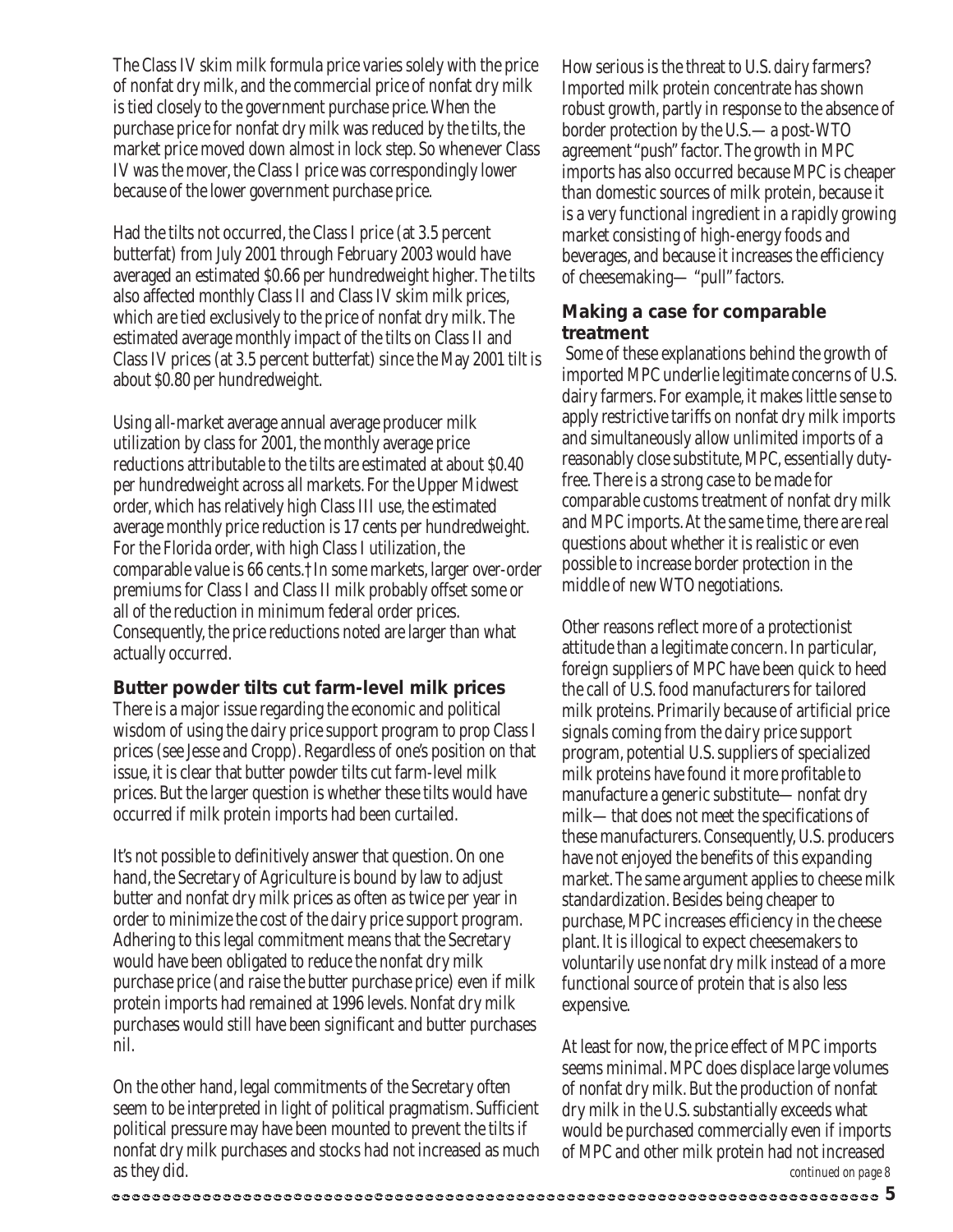

*Bob Wills, Cedar Grove Cheese Plain, Wisconsin*



*Randy La Grander, LaGrander's Hillside Dairy, Inc. Stanley, WI*

### **Wisconsin Master Cheesem**

The five cheesemakers who make up the 2003 class of Wisconsin Master Cheesemakers™ are enthusiastic about their work and modest about their accomplishments. They have all produced award winning cheeses, but that isn't what they talk about when you ask them about cheesemaking. Instead, they'll tell you about the people who taught them to make cheese, fathers who instilled a drive for quality, fathers-in-law they worked alongside, and mentors who "know more from smelling the plant than I'll ever know."

Bob Biddle grew up in a cheese plant, he remembers watching his father make cheese from the vantage point of an unused 10,000 lb open vat that also served as a playpen. Cheesemaking has always been part of his life and to this day Bob still calls his Dad for advice. He notes that his Dad "is one of the best cheesemakers I ever knew, I think he forgot more about making cheese than I know."

Randy LaGrander's history is similar, as far back as he can remember he's been working in a cheese plant. His father, Dan, always joked that the way he was brought up he should have whey running in his veins instead of blood. Randy had his cheesemakers license by the time he was 15, even before his drivers license. Even though Randy has taken over the business, his Dad's retirement job is—you guessed it—working around the plant.

And then there's the legend—Roger Krohn. You'll have to talk to Terry Lensmire to get the details of this story, but that's the label pinned on Roger by a customer when Randy took a trip to New York city. Roger is a third generation cheesemaker who started working in the plant after school and summers when he was 14. After graduating from high school he went fulltime, making minimum wage in the packing area. Roger enjoyed his Master classes but he says, "You can learn a lot from books and classes but there is nothing like first hand experience. Working side by side with my Dad was invaluable." Readily acknowledging his enjoyment making cheese, Roger always looks past the daily cheesemaking to the end product that will reach the customer. He wants them to be pleased with their decision to buy his cheese.

Jim Mieves and Bob Wills both had interests in dairy science and agriculture but their lives took different directions when they married into cheesemaking. Jim Mieves was a Dairy Science major at the University of Wisconsin when he took a year off to make cheese, he never did go back. In 1978 Jim started working for his future father in law, Billy Lehner and in 1985 Jim began making cheese at Chula Vista, where he is today.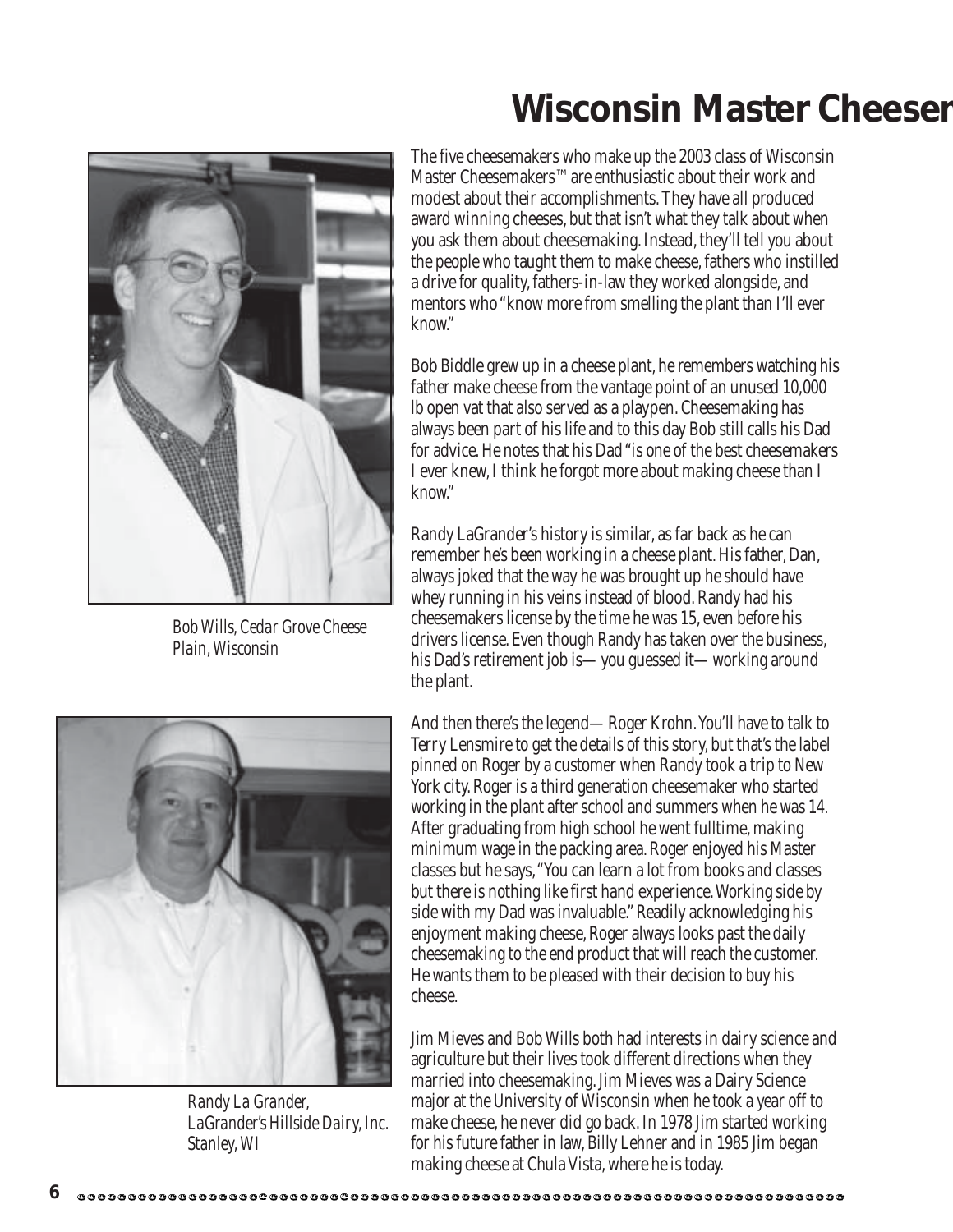### **makers, Class of 2003**

When Bob Wills fled academia he was teaching Ag Economics and doing research. He began to dread a common question from his students, "Is this going to be on the exam?" Bob became a student himself, learning about cheesemaking from his customers, his father in law, Ferdie Nachreiner, and cheesemaker

Dan Hetzel. Bob took over the factory in 1989 and he continues to appreciate the fact that cheesemaking is such a "wonderful combination of science and art" that allows him to just keep learning.





*Jim Mieves, Chula Vista Cheese Co. Browntown, Wisconsin*



*Roger Krohn, Trega Foods Luxemburg, Wisconsin*



*Bob Biddle, Swiss Valley Farms Platteville,Wisconsin*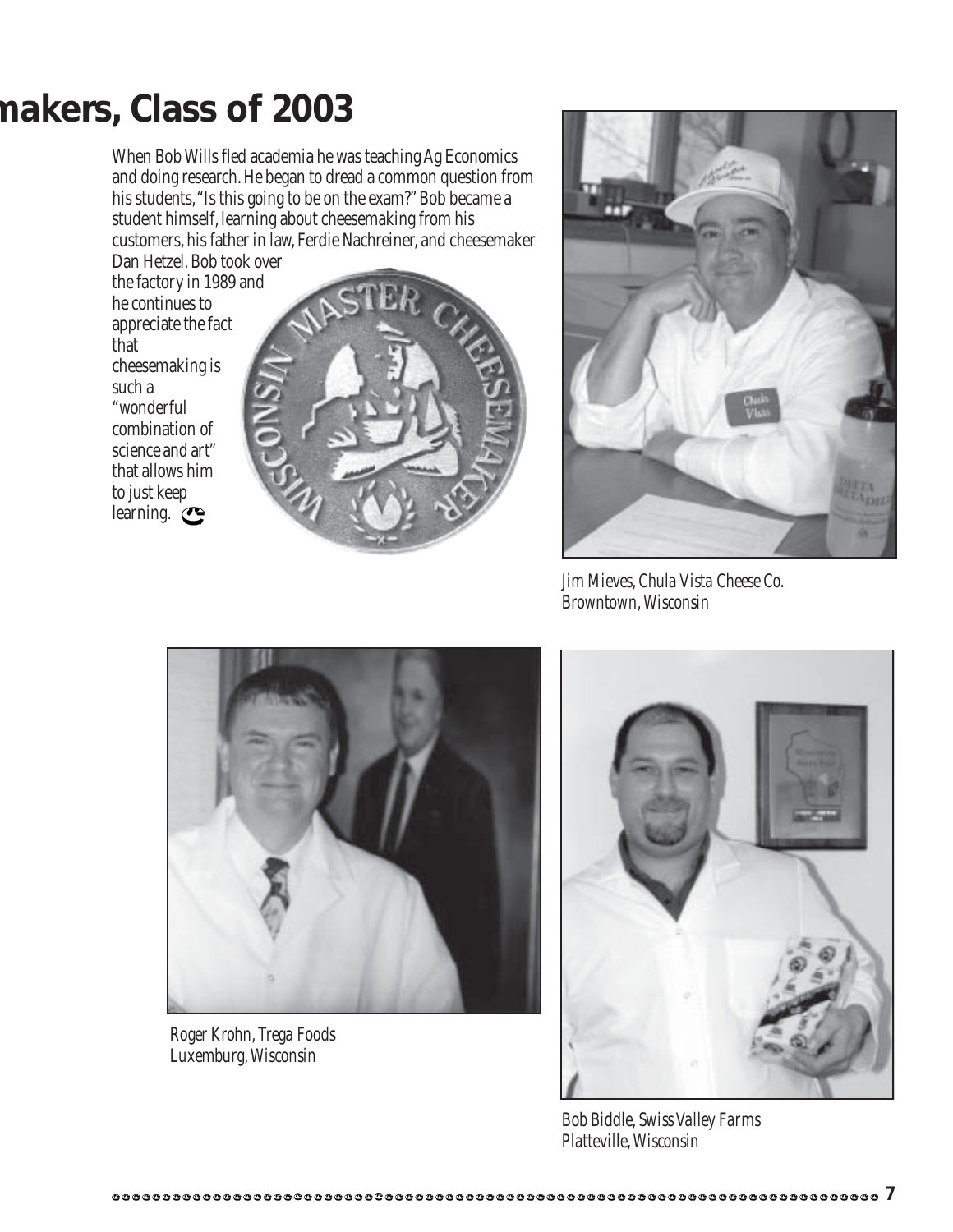#### *continued from page 5*

since 1996. Whether the displaced nonfat dry milk that ultimately ended up in government storage induced butter-powder tilts and associated lower producer milk prices is an open question.

It seems unlikely that imported MPC is stimulating excess natural cheese production. Given normal price relationships between butter and cheese, cheesemakers strive to use as much butterfat in their milk supply as possible by adding milk protein. MPC possesses desirable characteristics for standardizing cheese milk, but nonfat dry milk that is currently displaced would be used if MPC were not available. Hence, the same volume of natural cheese would likely be made, albeit at a higher cost. MPC and other milk proteins may be adding to the supply of process cheese, but again, in the absence of MPC, manufacturers would likely turn to nonfat dry milk as an alternative source of protein and supply the same volume of process cheese. Simply put, it is hard to argue that MPC is lowering farm milk prices as long as the U.S. government is purchasing more nonfat dry milk than is being displaced by MPC.

Casein imports do not appear to pose a serious threat to U.S. dairy farmers. It is clear from relative prices and the stability of imports that casein does not displace significant quantities of nonfat dry milk or other dairy ingredients. The primary uses of casein are industrial or in food and feed applications for which nondairy proteins can substitute.

#### **Caseinates are another matter**

Caseinates are another matter. U.S. imports of caseinates more than doubled between 1993 and 2001, suggesting that they were increasingly being used in food products for which nonfat dry milk might have been employed. On the other hand, the functional characteristics of caseinates are distinctly different from nonfat dry milk, so the increase in imports may be associated with new or expanded uses.

Finally, there are questions pertaining to whether and how domestic production of specialized milk proteins might be stimulated to meet what is clearly a growing domestic demand. Federal subsidies and a separate federal order classification have been offered as options. These

and other options merit further discussion. But a first step in any effort to stimulate production is correcting marketplace signals. As long as making nonfat dry milk generates more net dollars per hundredweight of milk than making MPC, U.S. processors will continue to make nonfat dry milk.  $\bullet$ 

#### **References and Additional Reading**

Bailey, Kenneth, Imports of Milk Protein Concentrates: Assessing the Consequences, Staff Paper #343, Dept. of Agricultural Economics and Rural Sociology, The Pennsylvania State University, November 2001, http://www.aae.wisc.edu/future/ publications/staffreport343.pdf.

#### Bailey, Kenneth,

Implications of Dairy Imports: The Case of Milk Protein Concentrates, Staff Paper #353, Dept. of Agricultural Economics and Rural Sociology, The Pennsylvania State University, June 2002, http://dairyoutlook.aers.psu.edu/reports/Pub2002/ staffpaper353.pdf

Economic Research Service, U.S. Department of Agriculture, Effects of Casein Imports, Staff Report AGES860321, April 1986.

Gould, Brian and Hector Villarreal, A Descriptive Analysis of Recent Trends in the International Market for Dry Milk Products, Babcock Institute Discussion Paper, 2002-2, University of Wisconsin-Madison, 2002, http://babcock.cals.wisc.edu/pappdf/ 2002-2.pdf,.

Graf, Truman, Statement on Limitation of Casein Imports, Testimony presented before the Agricultural Committee, U.S. Senate, November 1979.

Jesse, E.V. and R.A. Cropp, The Butter-Powder Tilt, Marketing and Policy Briefing Paper No. 72, Dept. of Agricultural and Applied Economics, University of Wisconsin-Madison, June 2001, http:// www.aae.wisc.edu/future/outlook/tilt\_final\_draft.pdf.

National Milk Producers Federation, Milk Protein Imports: Impacts on U.S. Dairy Producers, April 2001, http:// www.aae.wisc.edu/future/outlook/ final\_mpc\_report\_april\_2001.pdf.

Smith, Karen E., Dairy Proteins, Wisconsin Center for Dairy Research, 2002, http://www.aae.wisc.edu/future/publications/ dairyproteins.pdf.

U.S. General Accounting Office, Dairy Products: Imports, Domestic Production, and Regulation of Ultra-filtered Milk, GAO-01-326, March 2001, http://www.aae.wisc.edu/future/ outlook/gao\_ultrafiltered\_milk.pdf.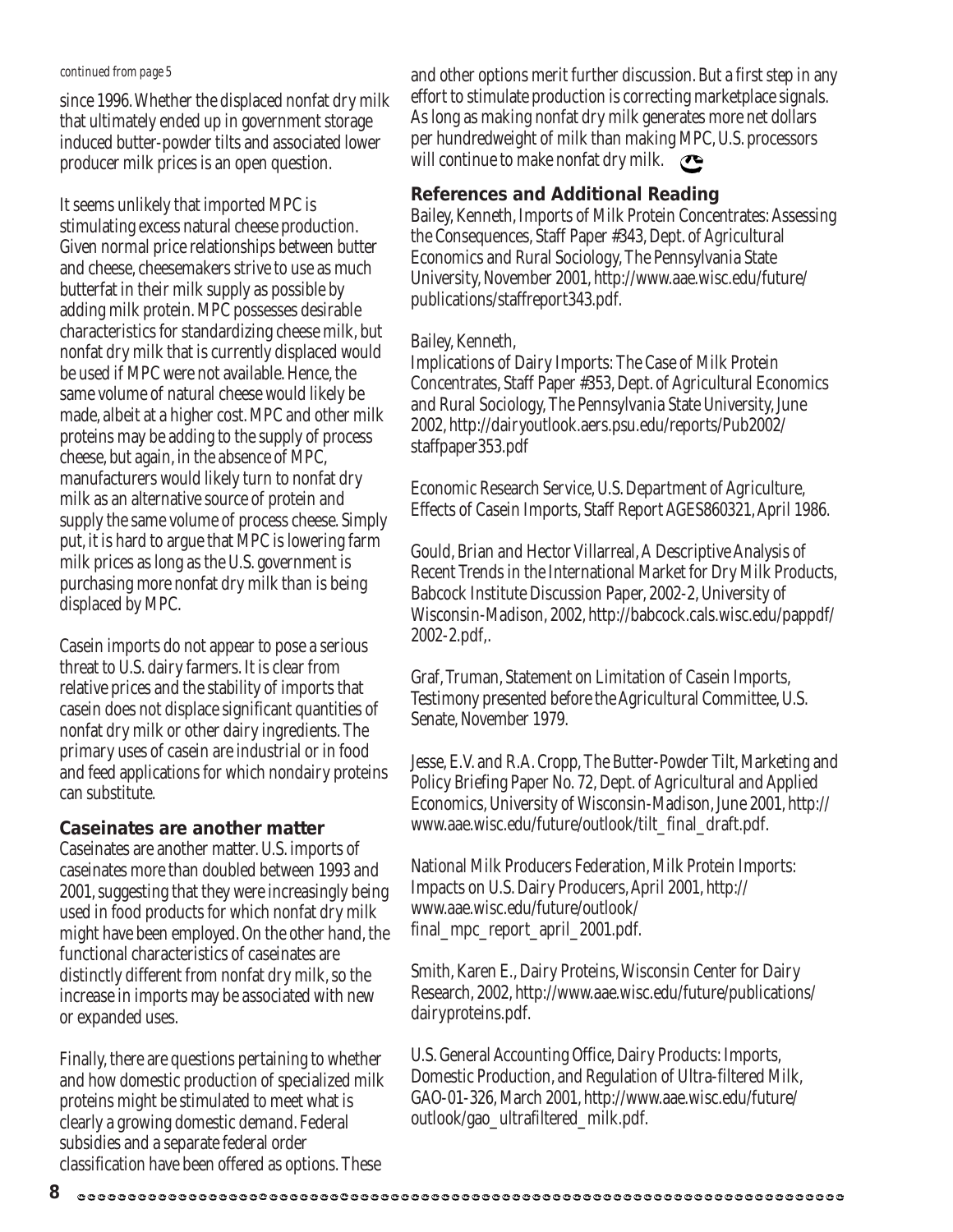

*continued from page 1*

into packages, where it cools. To help the mechanical separation of whey, curd is sometimes heated to as high as 176º. You can use a tubular heater for this additional heat treatment, or instead of a tubular heater, the hot  $(-158-167)$  product may be homogenized at 12-15 MPa.

#### **Equipment**

The essential equipment for cold-pack cream cheese and Neufchatel includes basic mix pasteurizing vats, homogenizer, plate surface or tubular heat exchangers, fermentation vats, balance tanks, mechanical separator or UF unit, centrifugal and positive displacement pumps, fillers, blenders and packaging lines. Tubular heat exchangers are often used to cool the viscous cheese for cold pack products. For hot-pack cream cheese, large jacketed vats with agitators or a scraped-surface heat exchanger and an additional homogenizer for the hot mix are also†required.

#### **Texture and flavor defects**

Texture is an important characteristic of cream cheese and since is it commonly used on bagels cream cheese should be spreadable. What influences texture? Like most cheeses, the pH is critical. If the pH of the cheese is too high (i.e.,  $> 4.8$ ) the texture will be soft and the cheese will lack flavor. At a very low pH (< 4.6), the texture may become too grainy and the flavor too acid.

You'll see nonstandard cream cheese products in the marketplace, too, particularly the more spreadable versions that are made with a higher moisture content.

Potential off-flavors include oxidized and rancid notes. What you really want is a clean, buttery or diacetyl flavor in your cream cheese.

Other texture defects seen in these cheeses include whey separation from the product during storage and a grainy chalky texture, especially in the lowerfat types. Hot pack cheese has a more brittle texture than the cold-pack product due to the additional heating and shearing treatments. The shelf life of the cold pack product is only a few weeks, However the hot-pack cheese has a shelf life of up to 3 months in refrigerated storage.

#### **References**

Lucey, J. A. 2002. Acid and acid/heat coagulated cheese. In *Encyclopedia of Dairy Sciences*. H. Roginski, P. F. Fox, and J. W. Fuquay, eds. Academic Press, pp. 350-356.  $\mathbf C$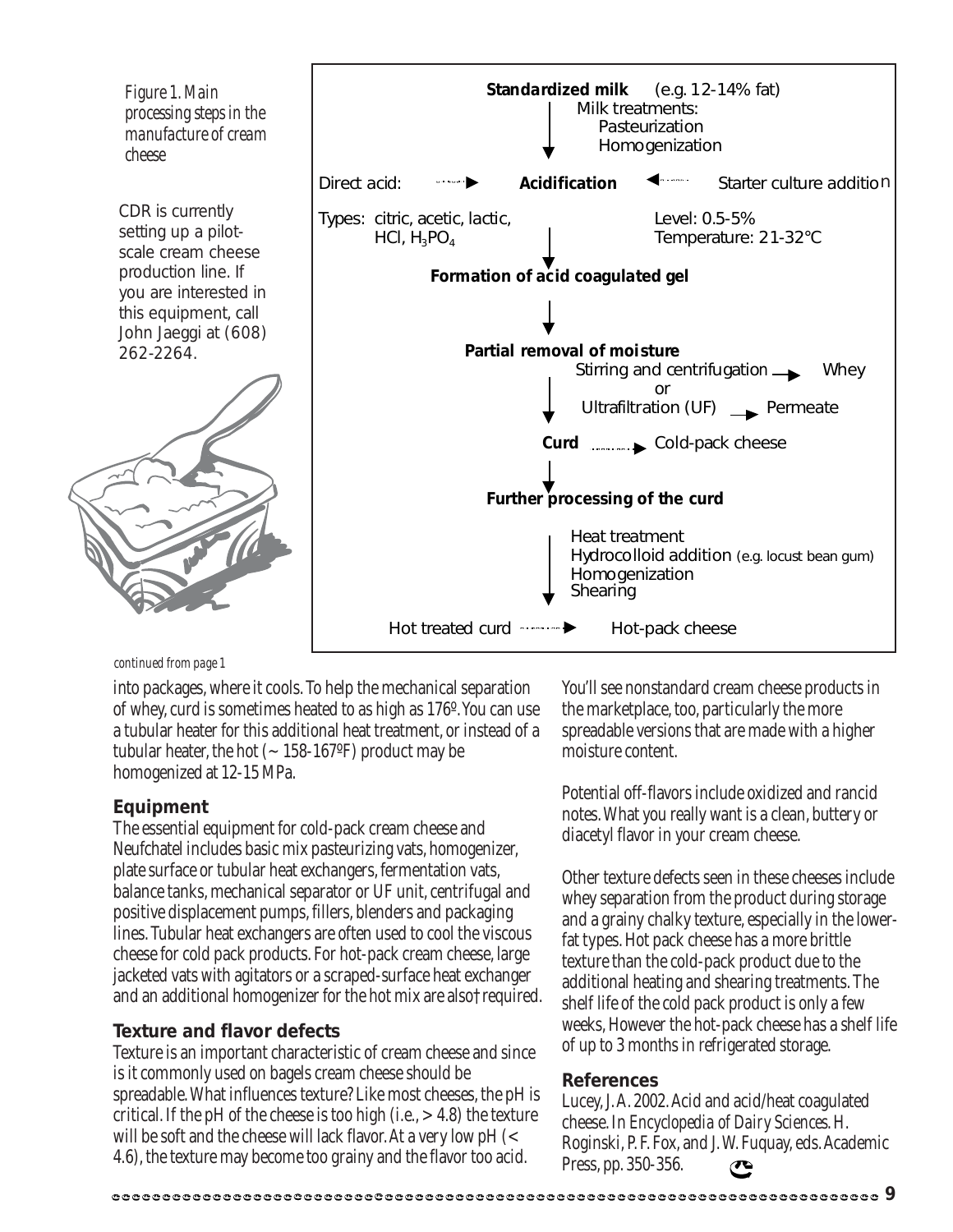# Curd Clinic

*Curd clinic doctor for this issue is John Lucey, assistant professor of Food Science, UW Madison*

Q. I am producing yogurt for a new customer who is adamantly against any defects, particularly whey collecting on the surface. No one has complained about this before, so I am not sure how to consistently prevent the problem.

A. Liquid that collects on the yogurt surface is indeed a surface whey defect. The liquid is forced out when the yogurt's gel structure becomes unstable and shrinks. Many manufacturers solve this problem by adding stabilizers like pectin which prevent the gel from separating to avoid the problem. However, there is a simpler solution that you might want to consider.

You can also fix the problem of unstable gels by refocusing your attention to the vat, looking at the process rather than re-engineering the product. Several manufacturing conditions, in particular very high incubation temperatures, influence the stability of the gel. Reducing the incubation temperature from 113ºF to at least 104ºF will create fewer defects without sacrificing much on production time.

When you adjust the incubation temperature you will also influence the growth of the yogurt bacteria and the flavor and aroma of the product. However, fruit or sweetened yogurt, not plain yogurt dominate the U.S. market and a strong acid or acetaldehyde flavor is probably not essential to most U.S. consumers.

When manufacturers turn their attention to the production of the original yogurt gel to produce a quality product they are often able to avoid the added costs of including extra ingredients to stabilize the gel. It is particularly desirable to avoid added ingredients in a product like yogurt, since is often positioned as a health food. Excessive stabilizers can also impart unwanted sensory attributes and textural defects.

Look at the process rather than re-engineer the product.

Set-style yogurt is obviously more prone to the wheying off defect and this probably contributed to the popularity of stirred products where stabilizer and fruit/sugar are added. Plain, nonfat yogurt continues to be the most problematic product in terms of this wheying-off problem but for the stirred, or blended, product it is worthwhile to take a fresh look at the amount of milk solids and stabilizers needed to give the desired viscosity, especially since we may be able to reduce these ingredients without sacrificing quality.  $\bullet$ 

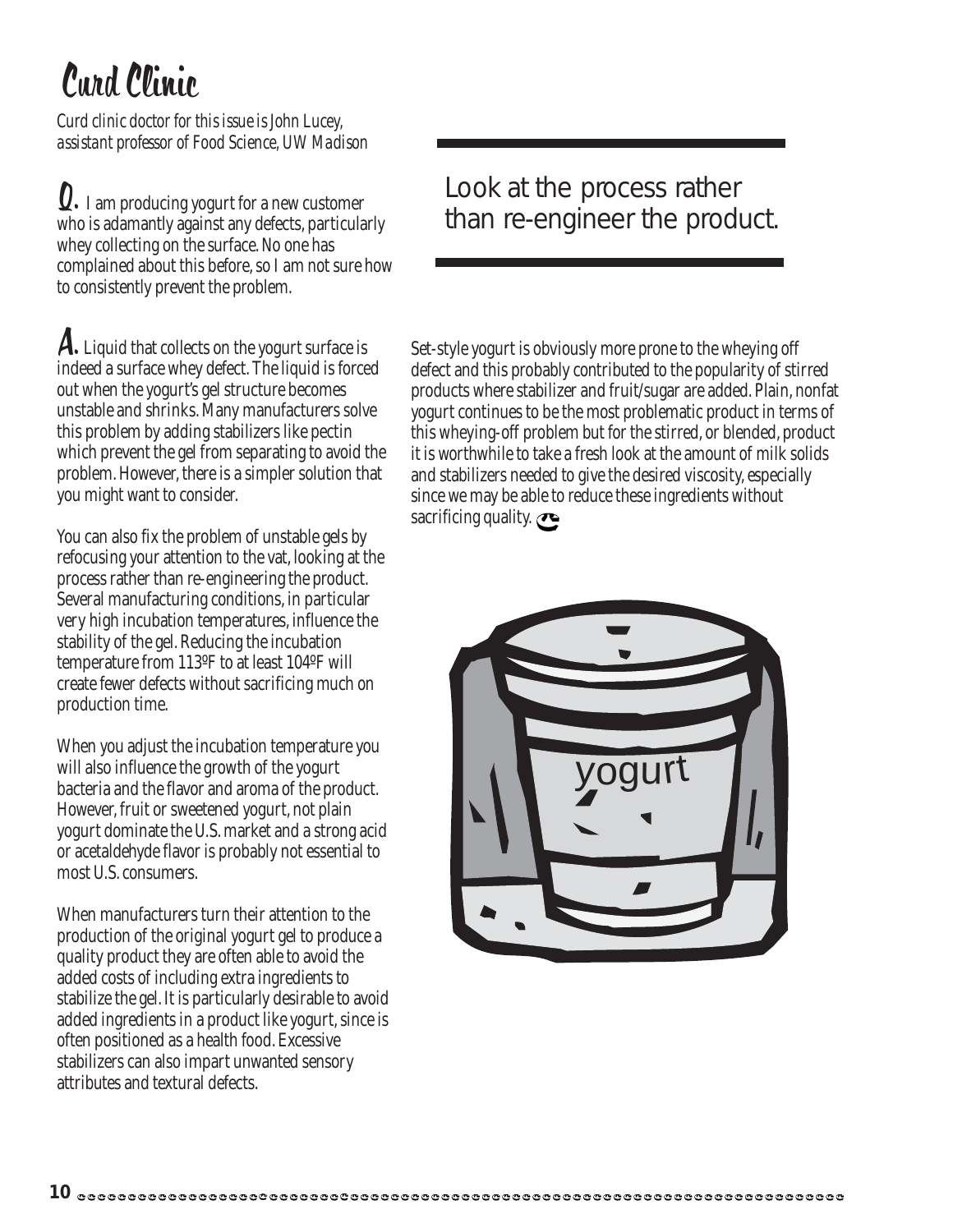### **What is a mole?**

#### *by Mark Johnson*

In a recent Dairy Pipeline I wrote an article about pH. I'd like to correct an error of omission an alert reader found in that article. I stated that there are  $10^{-5}$  hydrogen ions in at pH 5.0. I should have stated that there are 10-5 moles of hydrogen ions in a liter of water. As we talked I realized that some readers may not understand what a mole is. Moles and molarity are terms from the world of chemistry. A mole is defined in textbooks as the gram formula weight of a chemical substance. If you add the atomic weights (in grams) of all the atoms appearing in the chemical formula of that substance you have the gram formula weight.

Water,  $\rm H_{2}O$ , has a gram formula weight of 18.01534, which is usually rounded off to 18. This number is the result of adding the atomic weight of H, 1 for each hydrogen to get 2 and the atomic weight of oxygen, 16, to get 18. Molarity, abbreviated as M refers to concentration. Molarity is the number of moles of a substance as it actually exists in one liter of solution. Thus, one liter of pure water (1000 grams) has 55.5 gram formula weights of water (1000/18.01534) and is 55.5 M in terms of  $\mathrm{H}_{2}\mathrm{O}.$  For practical purposes that is true, however, water is not pure  $H_2O$  since a very tiny amount of the water molecules dissociate to form OH and H<sub>3</sub>O+ ions. Water at pH 7.0 is 0.0000001 MH + and .0000001 M OH- . Strictly speaking then, one liter of water is not exactly 55.5 M  $\rm H_{2}O$ .

A better illustration is NaCl, or salt which has a†gram formula weight of 58.45 grams. Put 58.45 g of NaCl in sufficient water to make up one liter of solution and you have one gram formal weight of NaCl in solution. Some would interchangeably also call it a 1 M solution of NaCl. However, this would not be correct. NaCl completely dissociates to form Na + and Cl – and no NaCl exists. Therefore the solution is actually 1.0 M Na+ and 1.0 M Cl- . In terms of NaCl you have a 0M solution. For you advanced chemistry students, you may remember that one formula weight of a substance has 6.023 x 1023 molecules of that substance—a constant called Avogadro's number.

## News from CDR

Bill Hoesly, CDR's research cheesemaker, has been awarded the College of Agricultural and Life Sciences Classified Staff Recognition Award. The award recognizes outstanding performance or service to the College. Bill will receive his award on April 9th, at the Recognition Banquet. Congratulations!



Please help us keep our mailing list current! Simply phone, fax or e-mail the information requested below to:

*The Dairy Pipeline* Center for Dairy Research 1605 Linden Dr. Madison, WI 53706 phone: 608/262-8015 fax: 608/262-1578

You can also choose to forgo a mailed copy and get on our e-mail subscription list which will remind you to read the Pipeline on the web. Email this request to hogensen@cdr.wisc.edu

| <b>Name</b>                               |
|-------------------------------------------|
|                                           |
|                                           |
|                                           |
|                                           |
| City                                      |
| <b>State</b>                              |
|                                           |
| <b>Country</b><br>(and mailing code)      |
| $\Box$ CHANGE $\Box$ ADD<br><b>REMOVE</b> |